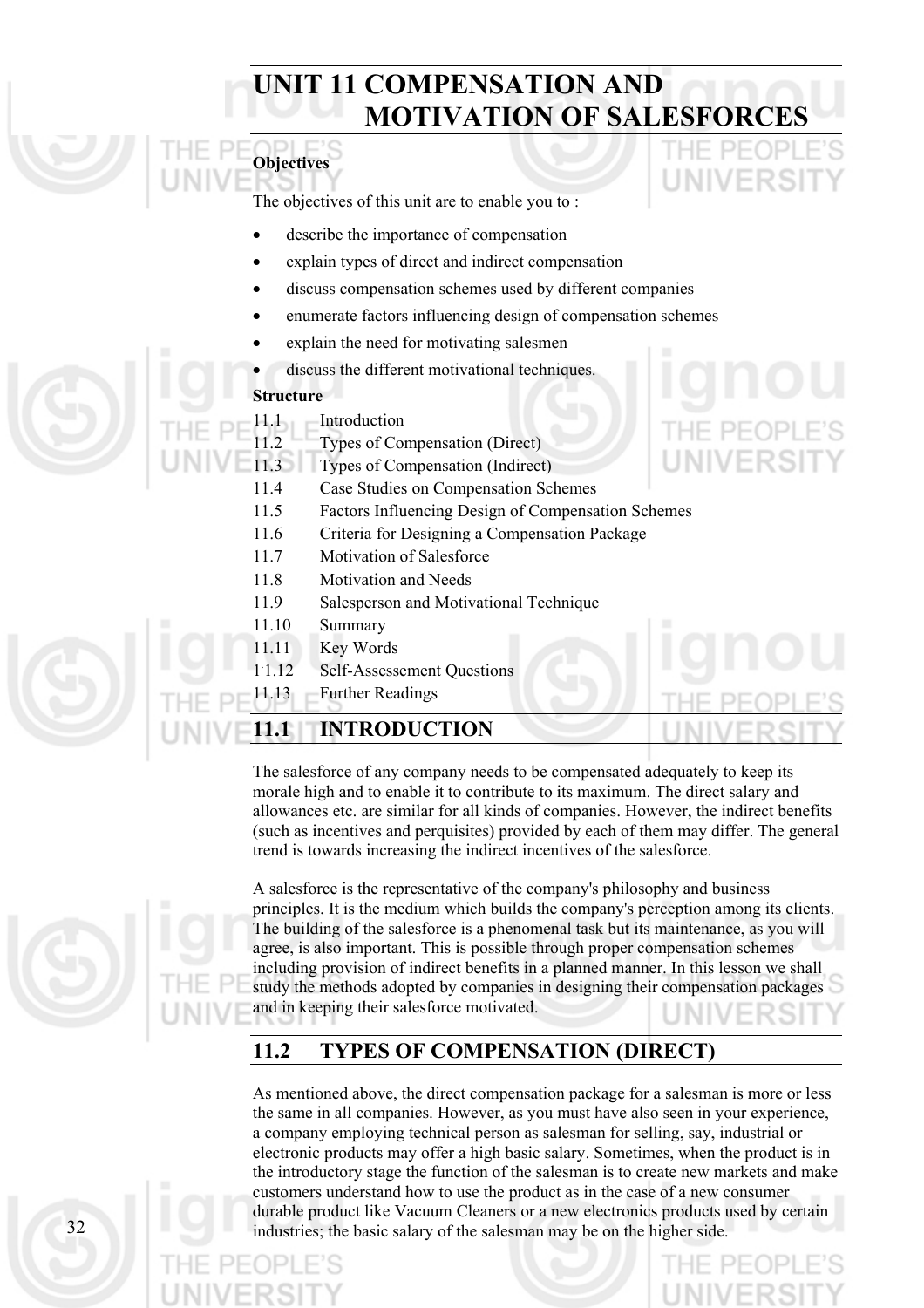The direct compensation package of a salesperson thus consists of the basic pay +  $\frac{\text{Compression and}}{\text{Motivation of Salesfore}}$ allowances covering all travel and entertainment expenses etc. In case, the salesman to stay overnight his boarding and lodging allowances are also provided for. All the me expenses needless to say, are budgeted and controlled as per the salesman's route into cycle of travelling. The salesman is normal<sup>l</sup>y required to present necessary vouchers to get his; expenses reimbursed. UNIVERS

The basic salary and other allowances are revised from time to time. They also increase with promotion of the salesman. More important than the basic salary are the other benefits available to the salesman. We shall discuss these in the next section.

## Activity 1.

Given below are four different kinds of product market combinations. Rank them according to basic salary giving rank I to the combination which has a high basic salary; rank which has lower than that and so on.

- Product Market Rank 1) Industrial New *2) C*onsumer non-durable Competitive 3) Consumer non-durable Non-competitive
- 4) Banking/financial service Competitive

Study different types of companies you come into contact with respect to the travelling allowance given to the salesman. Using this, answer the following to rank the travelling allowances:

### **Type of selling activity Travelling allowance**

- 1). A medical representative covering four suburbs of a city.
- 2). An industrial product salesman visiting 1-2 industries a day in a particular geographical area.
- 3). A door-to-door salesman selling/demonstrating a new consumer durable product.

## **11.3 TYPES OF COMPOSENSATION (INDIRECT)**

These consist of financial as well as non-financial incentives. The financial incentives are again in more than one form:

- i) salary plus commission on sales above a certain amount:
- ii) Salary plus a share in profits.

#### i) **Salary plus commission on sales above a certain amount**

Herein, the salesman receives direct salary and a commission in addition to it. Every salesman is assigned a fixed quota, territorywise/customerwise to be achieved in a fixed period of time. The commission is awarded on achievement of the targeted quota. Again, a fixed percentage of sales achieved over and above the target is also set. This type of compensation scheme ensures a direct salary as well as an in-built motivation system through incentives.

This method for compensation with an in-built incentive scheme is adopted by most consumer non-durable as well as consumer durable companies. Certain industrial product companies and financial service companies, insurance companies, also are increasingly adopting this method.

#### ii) **Salary plus share in profits**

This is not a very prevalent method. It is generally suggested for a company stilling high value items with high profit margins. The incentive here is based on profits earned. Herein,

Motivation of Salesforce

# UNIVERSI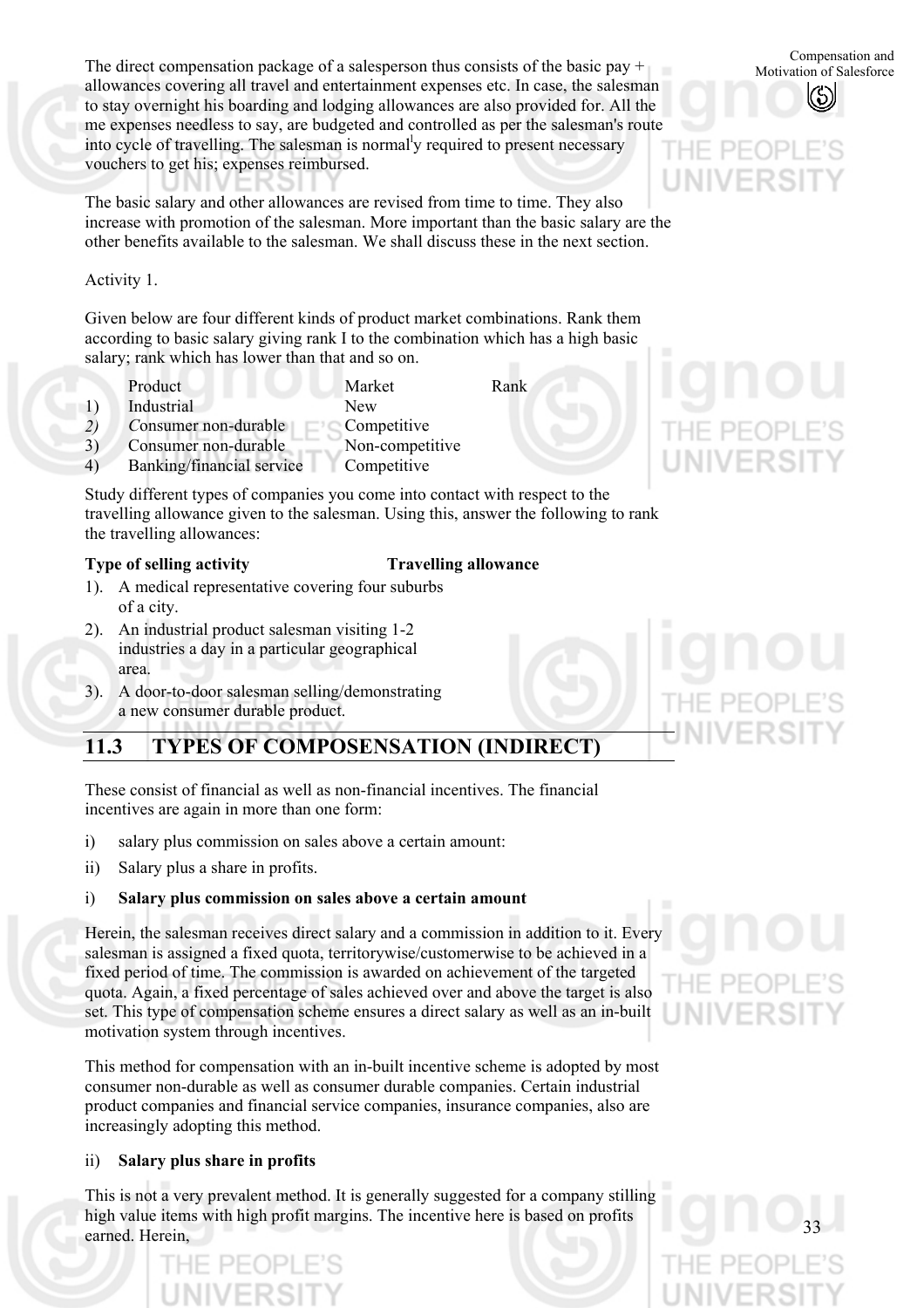Managing the Sales Force:

the selling expenses to sell a product may also be large and this is incorporated in the profit sharing scheme as acts as a control mechanism. Also salespeople working to obtain contracts are generally given a share in profits rather than awarded on direct sales.

## **Activity 2**

Given below are certain types of selling jobs. Give a compensation plan which will be the most appropriate in each case.

## **Compensation plan**

- 1). Medical representative selling 2-3 formulations and tablets of a pharmaceutical company.
- 2). Salesperson employed by a construction company to get building contracts.
- 3). Salesperson employed overseas by an export agency to develop overseas market for the product.
- Salesperson selling soaps of a reputed
	- company in a particular district in a
- competitive market.
- 5). Salesperson selling refrigerators to company dealers.

## **Non-financial incentives**

The trend these days is to provide other non-financial incentives like :

- a) Training programme
- b) Awards, recognitions and prizes.

Most companies offer training programmes for their salesmen. On an average a salesman has to undergo a training course every one or two years. These programmes enable interaction between salesmen of different territories as well as provide them with latest developments in the field. These training programmes are viewed as an indirect benefit by the salesmen. They may be held in the company premises or preferably at an outdoor locale. They break the monotony of the salesman's job aswell as make him feel a part of the company team. A sense of belonging is cultivated which also motivates him. Certain companies with foreign holding companies may also send their salesmen for training abroad providing them with good opportunities to learn about their field.

In addition to training programmes the award ceremonies for outstanding achievements in sales are held in exotic locales like hill stations or five-star hotels. The awards are presented through foreign dignitaries or important people in the field, thus providing the salesman with the much needed recognition.



## **11.4 CASE STUDIES ON COMPENSAMN SCHEMES**

Let us now take a look at the salesforce compensation scheme followed by Videocon International Ltd. This company markets Televisions, VCRs, Washing Machines and Audio products. The organisation structure of its marketing and sales department is given below.

The group general manager for marketing is responsible for overall sales and marketing of all the products of the company. There do not exist any separate product marketing managers for the different products. The group marketing manager is assisted by the deputy general managers who are two in number for all the four sales zones. The deputy sales manager is in turn assisted by the regional sales manager. An area sales manager reports to the regional sales manager. The field force under the area sales manager consists of the senior sales officer who controls and directs a battery of 6-25 sales officers depending upon the size of region allotted to them which is generally a state. Thus, for example, Maharashtra has 25 sales officers, whereas Delhi has about 6 sales officers.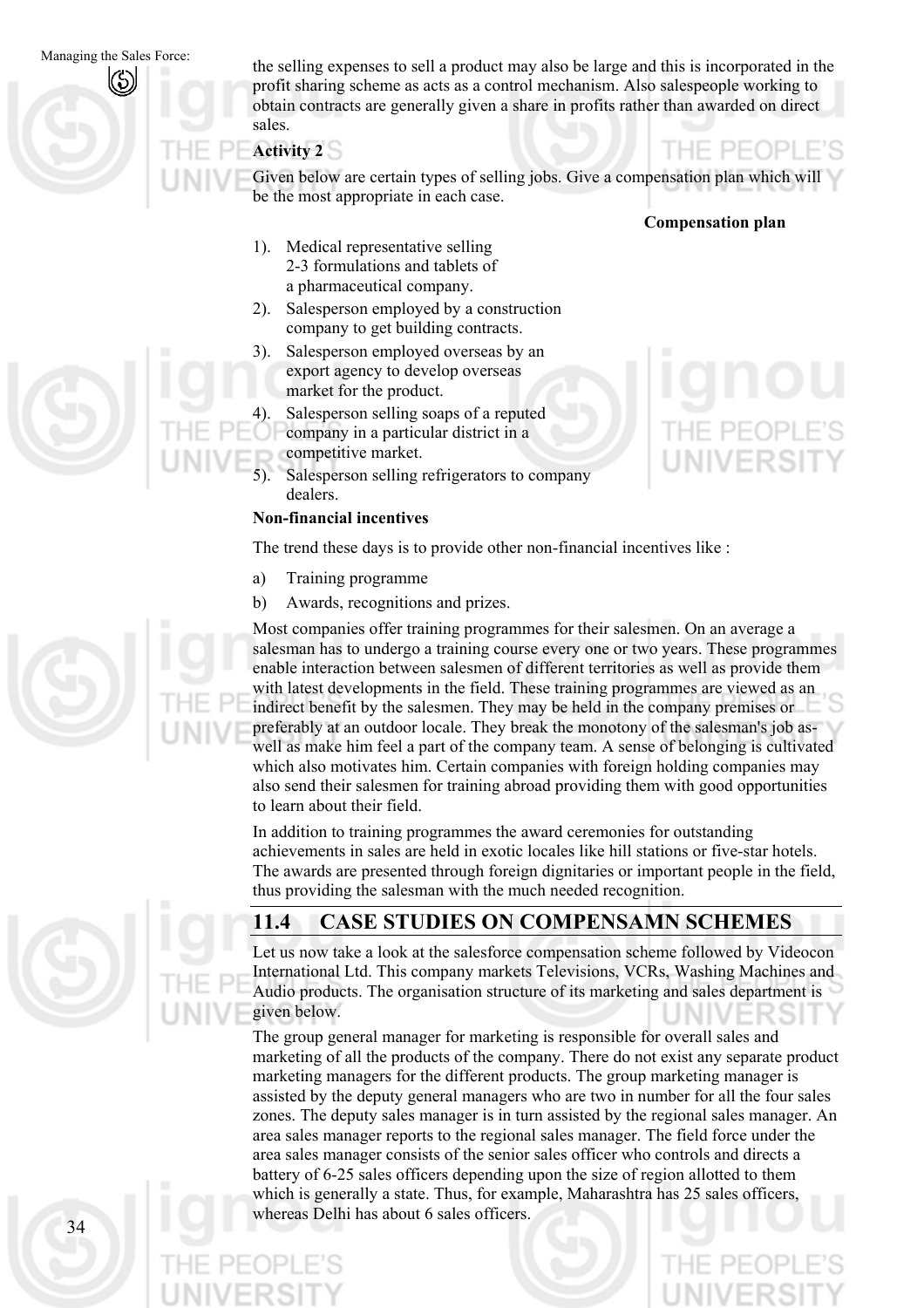#### **Marketing Department**





The function of the sales officer is to follow on the dealers; look orders; look after sales and service; report competitors activity, stock position with dealers etc.

Given the greater popularity of the company's products, the salesmen territorial quotas are fixed on the basis of the production and supply capacity of the company rather than the demand in that particular area. The demand for the product, according to the company services is adequate in most regions and selling is more a function of production rather than the selling skills or promotional tools employed by the company. As such, there exists no reward system for compensating the salesmen on achievement of targets although it is an important criterion in the evaluation exercise. Every salesman has to report on the basic activities performed by him as a daily routine.

The company has set aside certain budgeted entertainment allowances for its salesforce to maintain and develop good dealer relations. These entertainment allowances are generally very liberal and go a long way in providing the sales officer with the additional incentive or indirect benefits which he expects. A direct reward system is replaced by such an indirect system to keep the sales officer motivated.

A 6-month performance evaluation exercise is carried out to aid in promotion as well as streamlining of salesforce. The parameters used are allotted a total of 1000 marks which are allotted to :

- Target achievement
- Utilisation of material
- Personality
- Merchandising
- Dealer relations
- Integrity
- Loyalty
- Rapport with Top Management

Target achievement is allotted a maximum of 250 marks followed by the last three parameters which are subjective in nature. Thus both personal relations as well as expertise in selling are considered important by the company.

From this case study we can see that the company being in a sellers market as of today can afford to have a less complicated compensation structure with no direct incentive system. The salesforce is motivated by providing them with a good life style through entertainment allowances as well as treating them as a part of the Videocon family, The human relations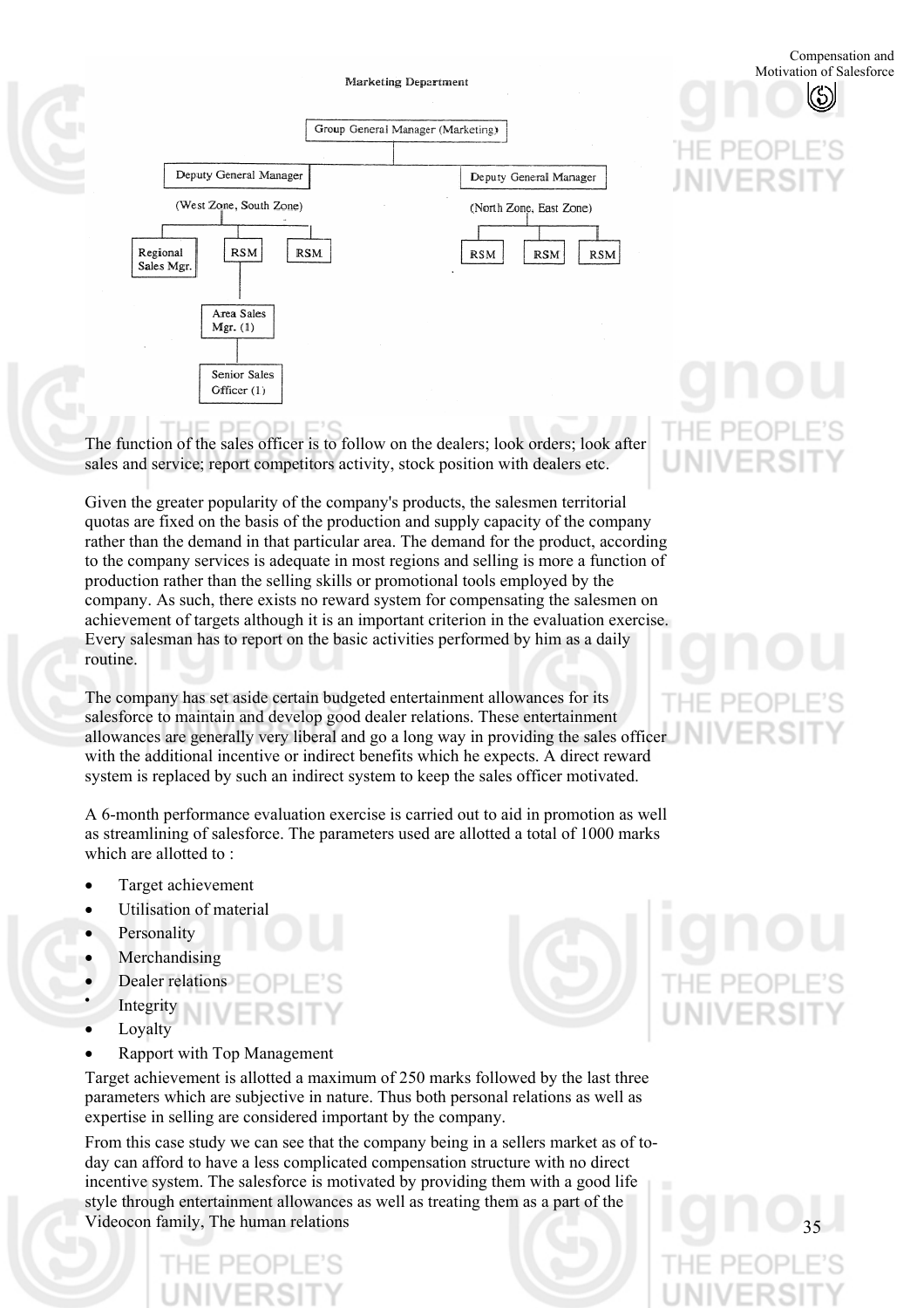Managing the Sales Force: Form the basis of motivation rather than just comprehension in terms of money in this company.

**Activity 3** 

Critically evaluate the composition scheme adopted by viedocon .Is a change required or is the present system adequate?

………………………………………………………………………………………… ………………………………………………………………………………………… …………………………………………………………………………………………

## **11.5 FACTORS INFLUENCENCING DESIGN OF COMPENSATION SCHEMES**

Although the basic structure of a compensation plan may be similar across the companies, some factors do predominantly shape the structure of the company's compensation plan.

## **i) The Relation with product life Cycle**

The amount of selling effort is directly related with the stage at which a product is in its life cycle. The compensation structure is a function of selling effort. So, in effect, the compensation structure is an indirect function of the selling effort.

When the precinct is in the introductory stage the company needs a dynamic salesforce which can establish the product in the desired market. The salesforce must be enterprising, willing to travel, take criticism easily, have a good knowledge of the product, have good communication skills and last but not the least, have tremendous stamina to work. To keep such a salesforce motivated, adequate compensation is the basic need. So, in the introductory stage of a product, the direct salary may be on a higher side but indirect benefits may not be introduced at this point.

In the growth stage, the motivation of the salesforce has to be sustained to exploit all the opportunities available in the market. They have to approach the market with renewed vigour. At this point indirect compensation schemes which are incentive linked play an important role. Incentives linked with achieving targeted quotas; giving adequate feedback on market and competitor activities will keep the salesforce happy and the same time help the product in its growth.

When the product has firmly established itself, the salesforce also needs a break from the monotony Other indirect benefits like training programmes in good environmental locales ; foreign trips for training and understanding markets; promotions to much responsible positions are the requirements at this stage. These programmes not only enhance their knowledge but lend a new direction of looking at things.

With the break in monotony, certain problems with the product which may have started emerging get due consideration. Schemes for sales promotion and dealer promotion which are inevitable at this stage can be designed with a fresh outlook. The basic increase in salary and incentives, however, are made as per schedule.

When the product is in the decline stage some fresh incentive schemes may be introduced in the compensation scheme to generate fresh interest in the product. The number of people involved with the product has also to increase marginally. The existing product managers who may be concentrating on a more successful product at this stage would require added incentives to revive the declining sales of the product concerned.

You are already familiar with the PLC curve. Incorporating the discussions we have had above a PLC curve in relation to changes in compensation over time would look like Fig. 5.1



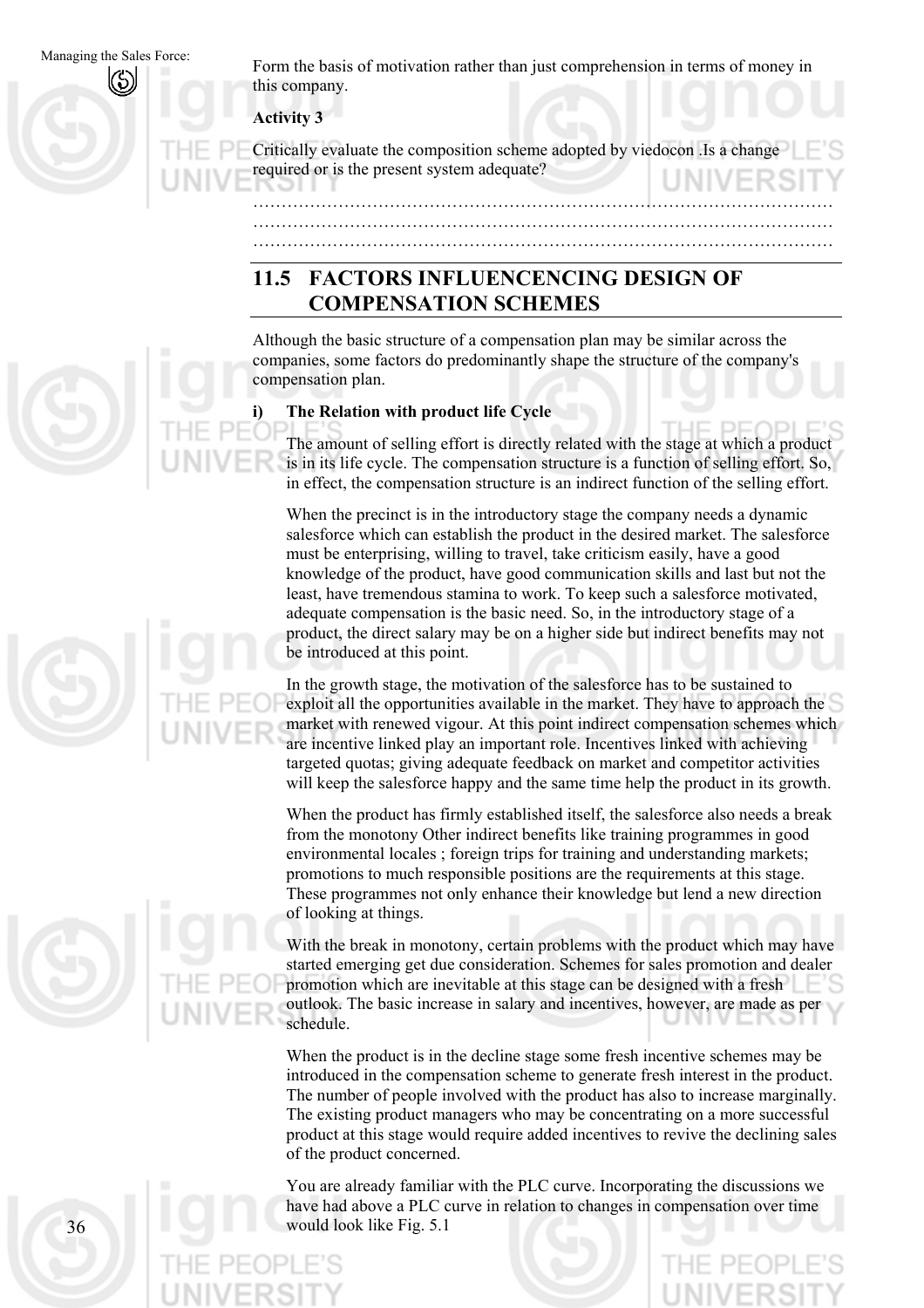(\$)



## Fig. 5.1 : Compensation during stages of product life cycle

### ii) **Compensation Related with Demographic Characteristic**

You might be slightly surprised to know that in practical situations the compensation package preferred by the salespeople depends upon their demographic characteristics also. Their age and size of family or number of dependents play an important part in the preference for a basic salary and/or incentives. However, this cannot be generalised and depends largely on the individual. The table below classifies the preference according to demographic data.

|               | Salesman                                  | Preferred<br>.Job                              | Preferred Compensation<br>Style                                                   |
|---------------|-------------------------------------------|------------------------------------------------|-----------------------------------------------------------------------------------|
| Age           | Family<br>size                            |                                                |                                                                                   |
| 20-28         | Bachelor                                  | High risk<br>High reward<br>Aggressive Company | Straight Commission<br>or Incentive                                               |
| $28 - 35$     | Married with<br>one-two young<br>children | Established<br>company<br>stability            | Intensive plan<br>Basic + Incentive-<br>preferably with<br>higher basic component |
| 35 &<br>above | Married<br>with growing<br>up children    | Stability and<br>steady job                    | Preferably straight<br>salary basis                                               |

# **HE PEOPL JNIVERSI**

**LINIVERSI** 

Source: Marketing in India by S. Neelamegham.

iii) Role of selling in Marketing strategy of the company.

iv) Competitor's practices.

**COL** 

**Activity 4** 

A multi-product company is introducing a new product in a new market. Its existing sales-force is managing the existing products which are in various stages of the PAC. What are the alternatives available to the company with respect to the salesforce for the new product? Given the salesforce what are the compensation scheme alternatives available ? In the light of the factors discussed above, list all possible alternatives.

………………………………………………………………………………………… ………………………………………………………………………………………… ………………………………………………………………………………………… …………………………………………………………………………………………

UNIVERSI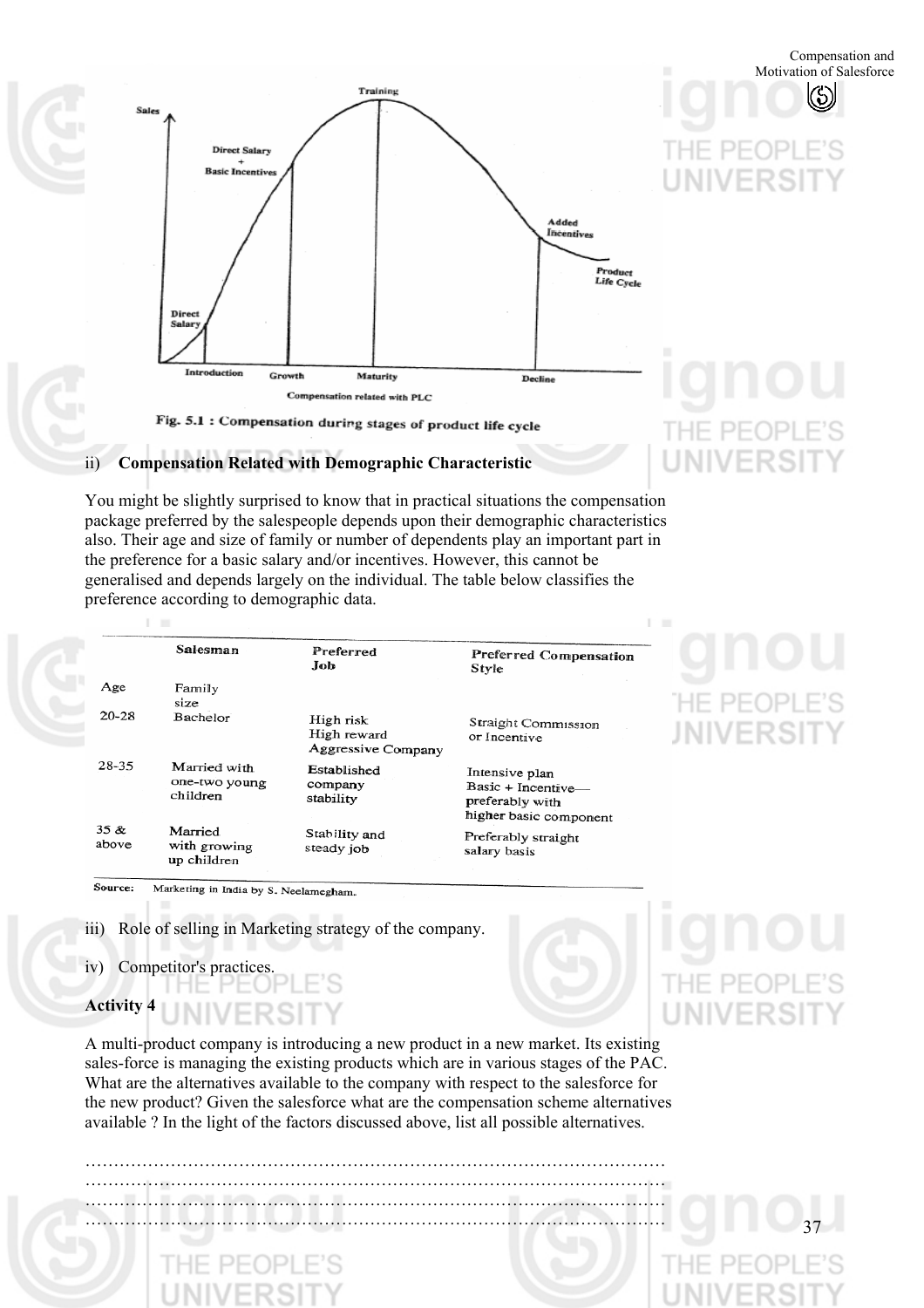## **11.6 CRITERIA FOR DESIGNING A COMPENSATION PACKAGE**

We can now set a few important criteria which must be kept in mind while designing a salesforce compensation package. These are primarily:

- i) The budget set for the compensation of salesforce;
- ii) A proper study of job requirements is the second step followed by a coincise job description;
- iii) Defining the organisational he.irarchy of the salesforce the role and function of each responsible person in the structure;
- iv) The current trend in the competitors selling similar products in the similar markets;
- v) The company's policy of motivating salespeople whether through an in-built incentive system or through provision of indirect benefits like entertainment allowance/liberal travelling allowances, other out of pocket expense reimbursements;

vi) Formal and compulsory training programmes for all sales personnel to make them feel a part of the company as well as to develop their skill and provide them with the necessary break from the monotony of daily routine sales reports;

vii) Human resource development programmes to create a feeling attachment towards the task at hand and imbibe the culture of the organisation.

The present day trends lay greater emphasis on the last two mentioned considerations along with a direct compensation programme inclusive of direct salary. With selling having become more and more difficult a satisfactory compensation package is a must to avoid high turnover within the salesforce.

## **11.7 MOTIVATION OF SALEFORCE**

Motivation is generally regarded as the process of getting people to work towards the achievement of an objective. Ideally it should go beyond the achievement of company objective, plans forecast or targets and help the -company win commitment of salesforce to the company.

Salesforce is primarily responsible for achieving the sales targets and as already mentioned the salesforce cannot be controlled, administered in the way factory workers or office staff can be monitored. The salesforce is required to be self starters, highly ambitious, result oriented and go-getters. All the sales situations cannot be predicted and preplanned in view of the dynamics of the market place.

Effective selling, therefore, requires creative skills. Thus, the salesforce has to be kept highly motivated and committed both externally as well as internally.

Attracting and maintaining a well motivated salesforce is a challenging task. The confidence and motivation of a salesperson get worn out by the inevitable rejections he suffers from customers as part of his everyday activities. In some situations such as selling office automation products (Electronic typewriters, Computers, Xerox machines), consumer durable (television, refrigerators, scooters etc.) rejections may greatly outnumbers successes. Thus motivation of salesperson poses a major challenge to the management. The challenge of motivation is magnified by the fact that the salesperson and supervisor are normally geographically separated, as a result the salesperson may feel isolated and even neglected. He is prone to frustration of success and failure coupled with extra working hours. He requires. extensive travelling, many days ofseparation from family and with sense of risk involved in travelling. Above all he has to live in the environment of competitiveness with his own colleagues to meet his targets. In market situation characterised by keen competition he is constantly exposed to the offerings of the competing manufacturers - in terms of their sales compensations packages, working conditions, etc.

All these peculiar conditions, therefore, require an understanding of the motivational needs of salesperson by the management.

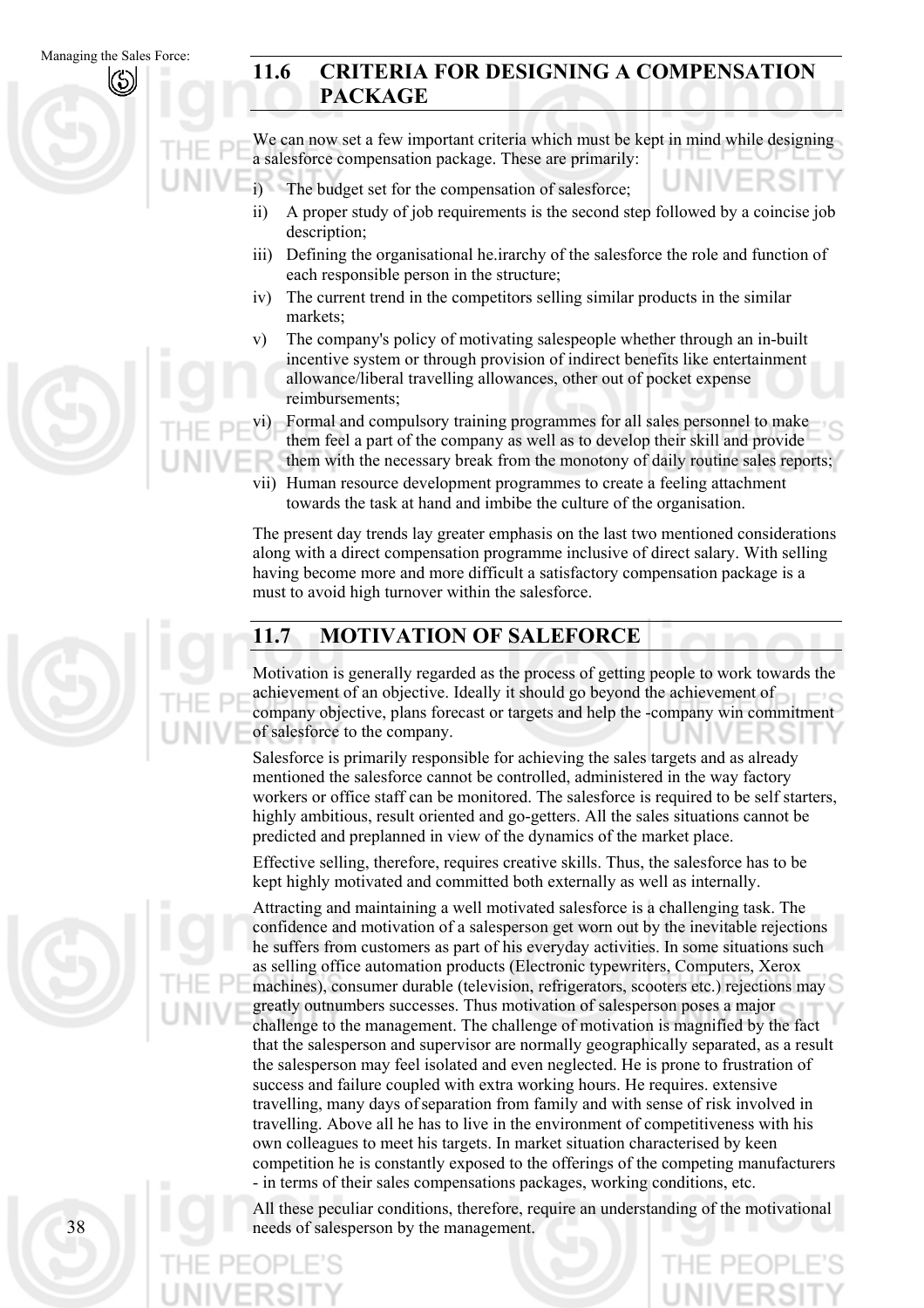## **11.0 MOTIVATION AND NEEDS**

Compensation and Motivation of Salesforce

While studying motivational theory, behaviour research studies have revealed that motivation can be created if needs can be studied, evaluated and predicted and fulfilled. We know that various types of needs arise out of ambitions/dreams and all needs create tensions leading to that extra bit of effort and activity which help fulfil these needs and achieve the goals. Hence to study the motivational pattern of salespersons/sales executive we need to study the process of creating ambitions, leading to arousal of needs and hence to that extra activity.



Every salesperson has different types of needs, goals, and problems of his life and the leader i.e. sales executive has to understand these needs of each individuals salesperson of his team before applying the principles of motivations.

According to A.H. Maslow needs can be classified into five categories.

- 1). **Physiological Needs** Food, clothing, shelter are primary needs which are ordinarily satisfied.
- 2). **Safety Needs** Protection ITOM threat, danger and deprivation etc.
- 3). **Social Needs** Need to feel that everyone belongs to a relationship, to feel as being accepted as part of the society.
- 4). **Ego Needs** Needs which satisfy the enhancing of self-image, self-esteem, selfrespect and achievement. Salespersons in general has high level of ego needs.
- 5). **Self-Actualisation Needs** These are the desires of self-development, selffulfilment and self-growth.

As you all know that level of the needs and understanding of the sales personnel do not remain stationary. As the sales personnel grows in life, in age and career, his needs shift and to keep the motivational level high, the supervisors and sales manager must be able to foresee such changing needs and desires and must manage for these needs.

## **11.9 SALE PERSONS A MOTIVATIONAL TECHNIQUE**

The simple motivational tools of early years such as only financial benefits prove to be a poor method of motivation beyond physiological and satefy needs satisfaction on account of the unique aspects of a salesperson's job.

The non-financial incentives, thus, become an important component of the motivation mix of a company. These are especially relevant as Dawson has pointed, "business is on the threshold of a new era of human and social concern, which will inevitably r9sult in greater attention to total human resource development by sales management."

## **Two Surveys**

A study was conducted to analyse the factors which motivate salesperson employed in the pharmaceutical industry in India and to examine the extent to which they perceive their need -fulfilment their job. More specifically its objectives were to find out



F PF **WIVERSI**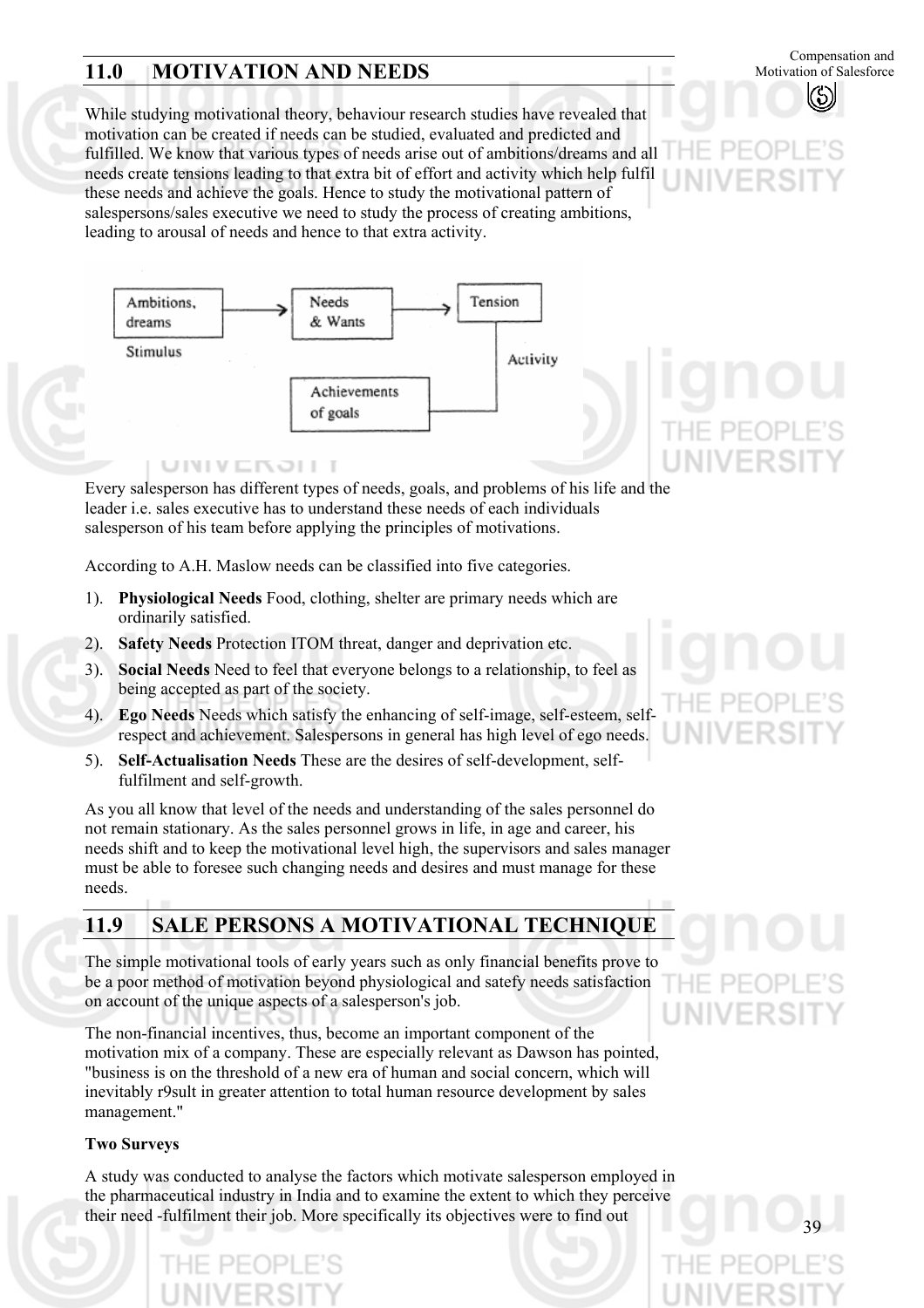Managing the Sales Force: (a) The kind of needs of salesmen which according to them must be fulfilled as per their iobs and relative importance their jobs and relative importance.

b) Salesmen's perception of their need fulfilment, and deficiency.

c) How the level of motivation of the salesforce could be improved.

The study is based on a sample of salesmen taken from 30 pharmaceutical companies registered with DGTD, India. In order to measure the extent of motivation, a list of need factors that a salesman was expected to satisfy through his job were selected. The results of the investigation are summarised in the tables given below.

#### Table 1: Average Scores for the Motivational Perceptions of the Salesmen

| $(Sample Size = 116)$ |  |  |  |  |
|-----------------------|--|--|--|--|
|-----------------------|--|--|--|--|



|     |                                                         |                    | Medium Score for the | <b>Importance of the Needs</b> |         |      |  |
|-----|---------------------------------------------------------|--------------------|----------------------|--------------------------------|---------|------|--|
|     | S. No. Need Factors                                     | Need<br>Fulfilment | Need<br>Expectation  | Need<br>Deficiency             | Average | Rank |  |
| Ð   | <b>Job Security</b>                                     | 5                  | 7                    | 2                              | 2.98    | 1    |  |
| 2)  | Financial Earning                                       | 4                  | 7                    | 2                              | 3.45    | 2    |  |
| 3)  | Relations with<br>Fellow Salesmen                       | 6                  | 7                    | 1                              | 8.51    | 10   |  |
| 4)  | Confidence of<br>Supervisors                            | 6                  | 7                    |                                | 6.49    | 7    |  |
| 5)  | Prestige of Salesmen's<br>Position                      | 6                  | 7                    |                                | 7.31    | 8    |  |
| 6)  | Recognition for<br>Good Work                            | 5                  | 7                    | 2                              | 4.0     | 3    |  |
| 7)  | Control over Means<br>of Accomplishment                 | 4                  | 7                    | 2                              | 7.74    | 9    |  |
| 8)  | Supporting Help<br>from Superiors                       | 5                  | 6                    | 1                              | 9.31    | 11   |  |
| 9)  | Feeling of Self-<br>esteem                              | 4                  | 7                    | 3                              | 5.77    | 6    |  |
| 10) | Prospects for<br>Promotion                              | 3                  | 6                    | 3                              | 4.88    | 4    |  |
| 11) | Opportunities<br>for Personal Growth<br>and Development | 4                  | 7                    | 3                              | 5.20    | 5    |  |
|     | Average Across All Needs                                | 5                  | 7                    | $\overline{2}$                 |         |      |  |

Source : Marketing in India : Cases and Readings by S. Neelamegham

#### Table 2 : Level of 'Need Fulfilment', ' Need Deficiency' and 'Need Importance' of the Salesmen

|    |                                          |                                 |                      | $(Samples Size = 114)$     |  |  |
|----|------------------------------------------|---------------------------------|----------------------|----------------------------|--|--|
|    | S. No. Need Factors                      | The Level of<br>Need Fulfilment | Need<br>Satisfaction | Importance of<br>the Needs |  |  |
| 1) | Job Security                             | Medium                          | Medium               | High                       |  |  |
| 2) | Financial Earnings                       | Medium                          | Medium               | High                       |  |  |
| 3) | Relations with Fellow<br>Salesmen        | High                            | High                 | Low                        |  |  |
| 4) | Confidence of<br>Supervisors             | High                            | High                 | Medium                     |  |  |
| 5) | Prestige of Salesmen's<br>Position       | High                            | High                 | Low                        |  |  |
| 6) | Recognition for Good<br>Work             | Medium                          | Medium               | High                       |  |  |
| 7) | Control over Means<br>of Accomplishment' | Medium                          | Medium               | Low                        |  |  |
| 8) | Supporting help from<br>Supervisors      | Medium                          | High                 | Low                        |  |  |
| 9) | Feeling of Self-esteem                   | Medium                          | Low                  | Medium                     |  |  |
|    |                                          |                                 |                      |                            |  |  |

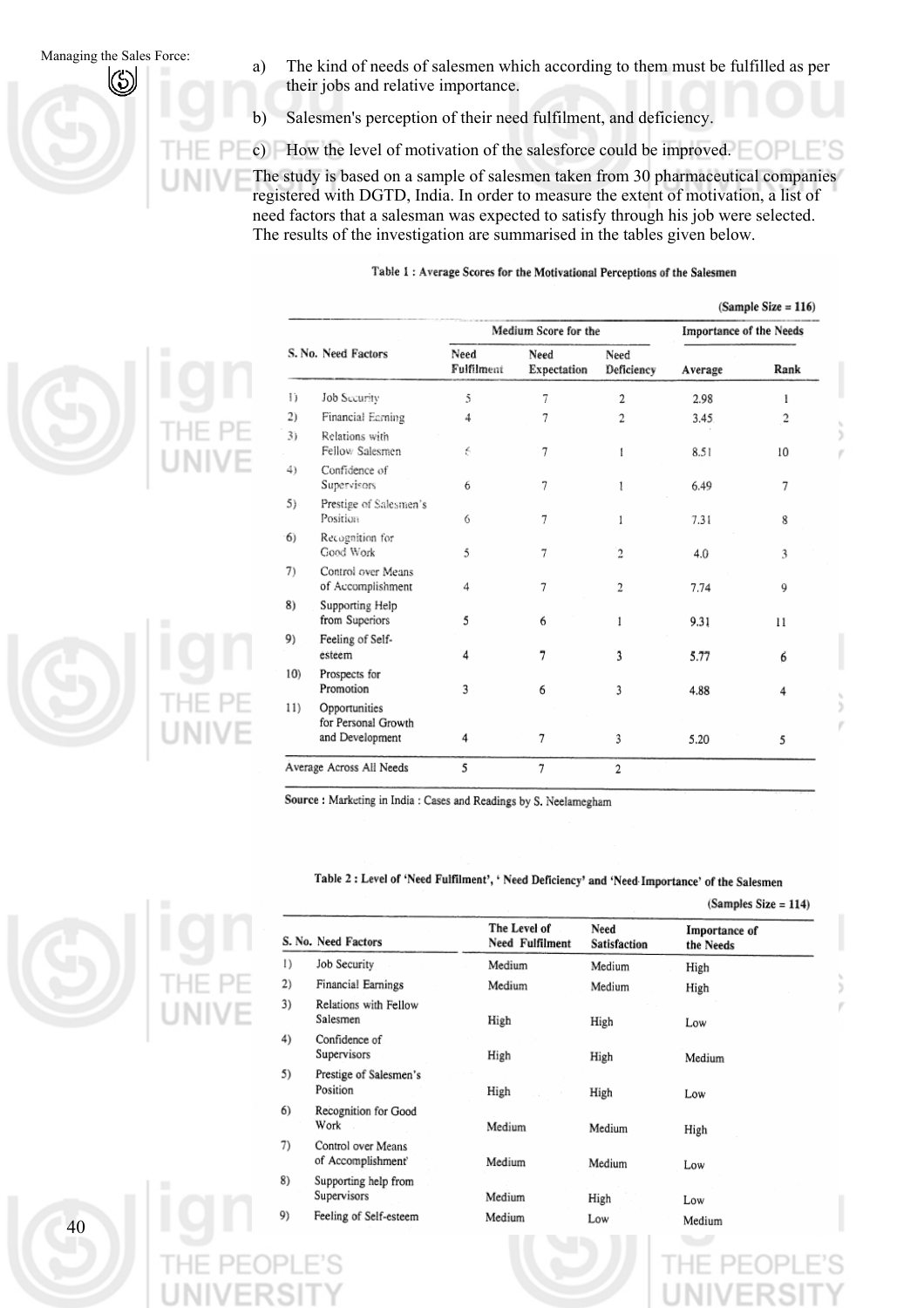|     | S. No. Need Factors                      | The Level of<br>Need Fulfilment | Need<br><b>Satisfaction</b> | Importance of<br>the Needs |
|-----|------------------------------------------|---------------------------------|-----------------------------|----------------------------|
| 10) | Prospects for Promotion                  | Low                             | Low                         | High                       |
| 11) | Opportunities for<br>Personal Growth and |                                 |                             |                            |
|     | Development                              | Medium                          | Lov                         | Medium                     |

UNIVEROIT

Institute of Marketing (PA Consultant, 1979) conducted a study into the salesforce motivational practice by asking the sales managers to rank eight factors excluding financial benefits (i.e. salary, bonus, commission) which could be effective in motivating their sales-force to improve upon their usual performance.

- Individual meetings  $1)$ with supervisor to discuss career, job problem etc.
- in the field by the sales manager  $\mathbf{a}$ Merit promotion system rather than "dead man's shoes".

Regular accompaniment

- Participation in setting sales targets.
- $5)$ Salesforce meetings/convention.
- $6)$ Sales contest/competition.
- $7)$ Bigger car for higher sales turnover.
- 8) Fear of dismissal or unemployment.



INIVERS

The findings of the study showed that individual meetings between sales manager and salesmen were thought to be the most effective of the eight factors taken. Sales contest and competitions were ranked only sixth in importance, although a more detailed analysis of questions revealed that this form of motivation was ranked first among the consumer goods companies replying to the questionnaire.

Some of the unconventional factors that make a special mark on salesforce motivation are discussed below.

### 1) **Meeting between Manager and Salesforce**

These are highly regarded by sales managers in the motivation of their sales teams.

This provides opportunity to managers to meet their salesforce in the field, at head office and at the sales meetings/conventions. This provides a number of opportunities for improving motivation.

These meetings allow the sales manager to understand the personality, needs and problems of each salesperson. The manager can then better understand the causes of demotivation/frustration in individual salesperson and respond in a manner which takes into account the needs, problems and personality of the salesperson. Sales techniques can be improved and confidence boosted. According to Likert, when the sales manager encourages an " open" style of management, salesmen are encouraged to discuss their problems and opportunities so that the entire sales team benefits from the experience of each salesman. This results to a greater sense of group loyalty and improved performance. The success of the marketing learn can be easily attributed to the open door policy adopted by companies in India. As one manager put it, "I know all my team of 166 sales representatives personally, by name and make it a point to keep in touch with all of them. They can walk in any time with their problems and they ha<sup>v</sup>e got the confidence that most of their problems will be handled to their satisfaction."

41

Motivation of Salesforce

Compensation and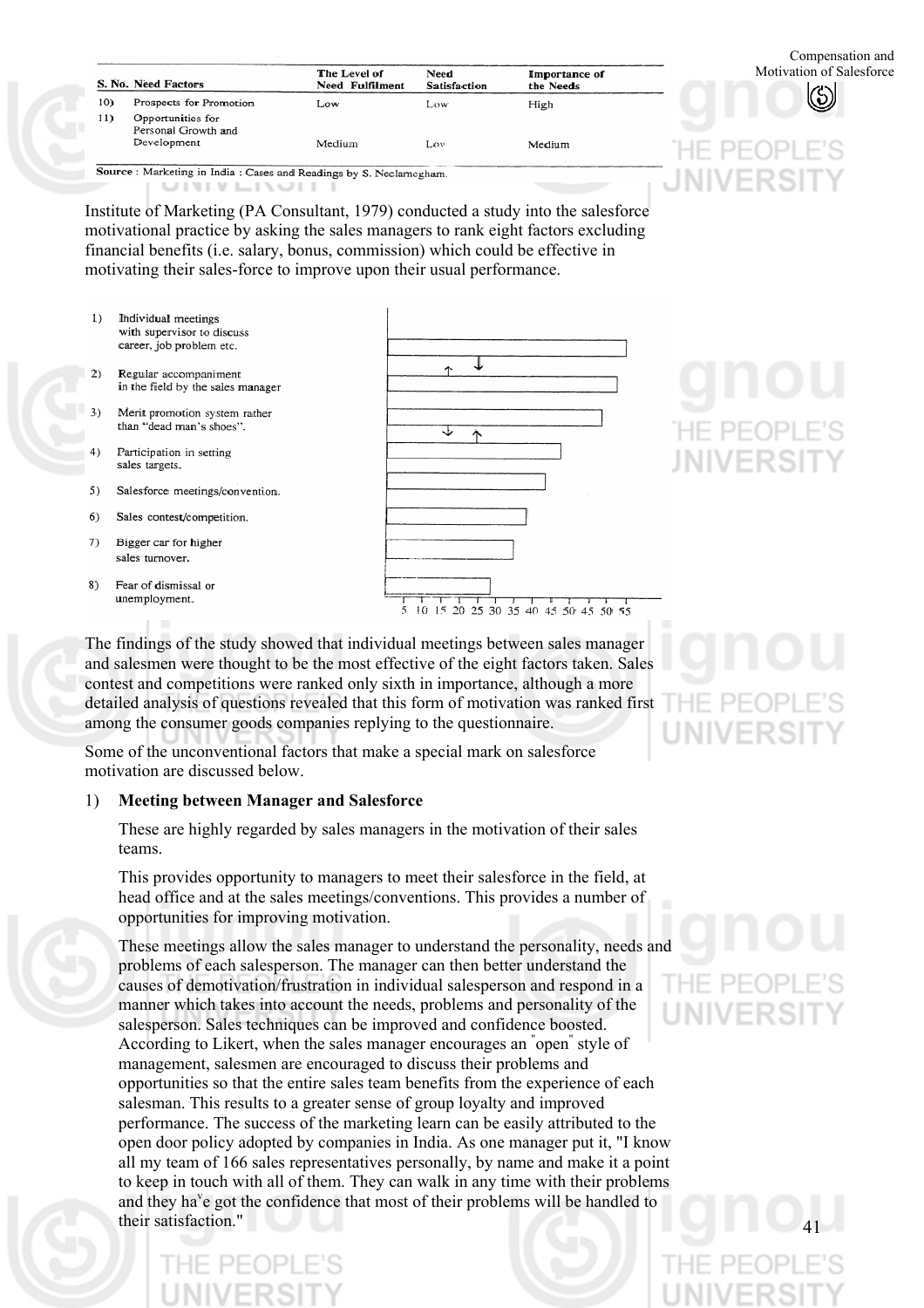Clarity of job and what is expected from the salesperson is a great motivator. The objectives when duly quantified and well defined properly connected and linked with the reward and recognition serve as source of motivation to the salesperson.

**3) Sales Targets or Quotas** 

If a sales target or quota is to be effective in motivating a salesperson, it must be regarded as fair and attainable and yet offer a challenge to him. Because the salesperson should regard the quota as fair, it is usually sensible to allow him to participate in the setting of the quota. However, the establishment of the quotas is ultimately the sales manager's responsibility and he will inevitably be constrained by overall company objectives. If sales are planned to increase by 10 per cent, then salesmen's quotas must be altered in a manner consistent with this objective. Variations around this average figure will arise through the sales managers knowledge of individual salesperson and changes in commercial activity within each territory; for example, the liquidation of a key customer in a territory may be reflected in a reduced quota. Quotas can be set on Rupees sales, unit volume, margin, selling effort or activity and product type. The attainment of a sales target or quota usually results in some form of financial benefit to the salesperson.

### **4) Sales Contest**

The sales contest is an important tool to motivate salesperson. The purpose of the sales contest varies widely. It may encourage a higher level of sales in general, to increase the sales of a slow-moving product or to reward the generation of new customers. It provides an incentive to show better performance and secure more satisfactory results. However, sales contest have a few disadvantages, one such disadvantage is that it can encourage cheating. For example, in one company which used a sales contest to promote sales at a series of promotional events around country with its dealers salesperson "stored up" orders achieved prior to the events in order to increase the apparent number of orders taken at the events. Also, contests, by pitching salesperson against salesperson, militate against the spirit of mutual help and cooperation which can improve salesforce performance. **5) Sales Conventions and Conferences** 

## These are the devices of group motivation. They provide opportunities for salesperson to participate, gain social satisfaction and express their views on matters directly affecting their work. They promote team work, dissolve social barriers, inspire and raise salesperson's morale. Most of the companies in India are now-a-days adopting this method to motivate their salesforce.

## **6) Positive Affect**

The positive affect method is also an important techniques for motivating the salesforce to their best.

The proper application of praise, positive feedback, and human warmth and understanding can impel others to perform up to their capabilities. This must be done in a genuine way and not be perceived as overtly-self serving.

Another form of motivation through positive affect occurs via small group and peer relations. Friendship, support and comradeship frequently serve as vehicles for creating positive feeling towards the company and job.

## **7) Leadership Style of the Manager**

Leadership style of the manager plays an important role in motivating the salesperson. Inspirational leadership, which refers to influence through referrent power, identification or charismatic charm is an important tool in the motivational strategy of the management. It infuses the images and expectations for extremes of effort, sacrifice, achievement and in general "the right stuff'. It is practiced through the use of professional speakers special audio tapes and video tapes designed to arouse and stimulate salesperson. It also tries to create and perpetuate certain corporate myths and success stories, which indirectly motivates salesperson to perform at their best.

## **8) Freedom to Work**

In order to perform the onerous duties and responsibilities, the salesperson must be given a reasonable amount of freedom and discretion in performing their job. Likert in



 $\Delta$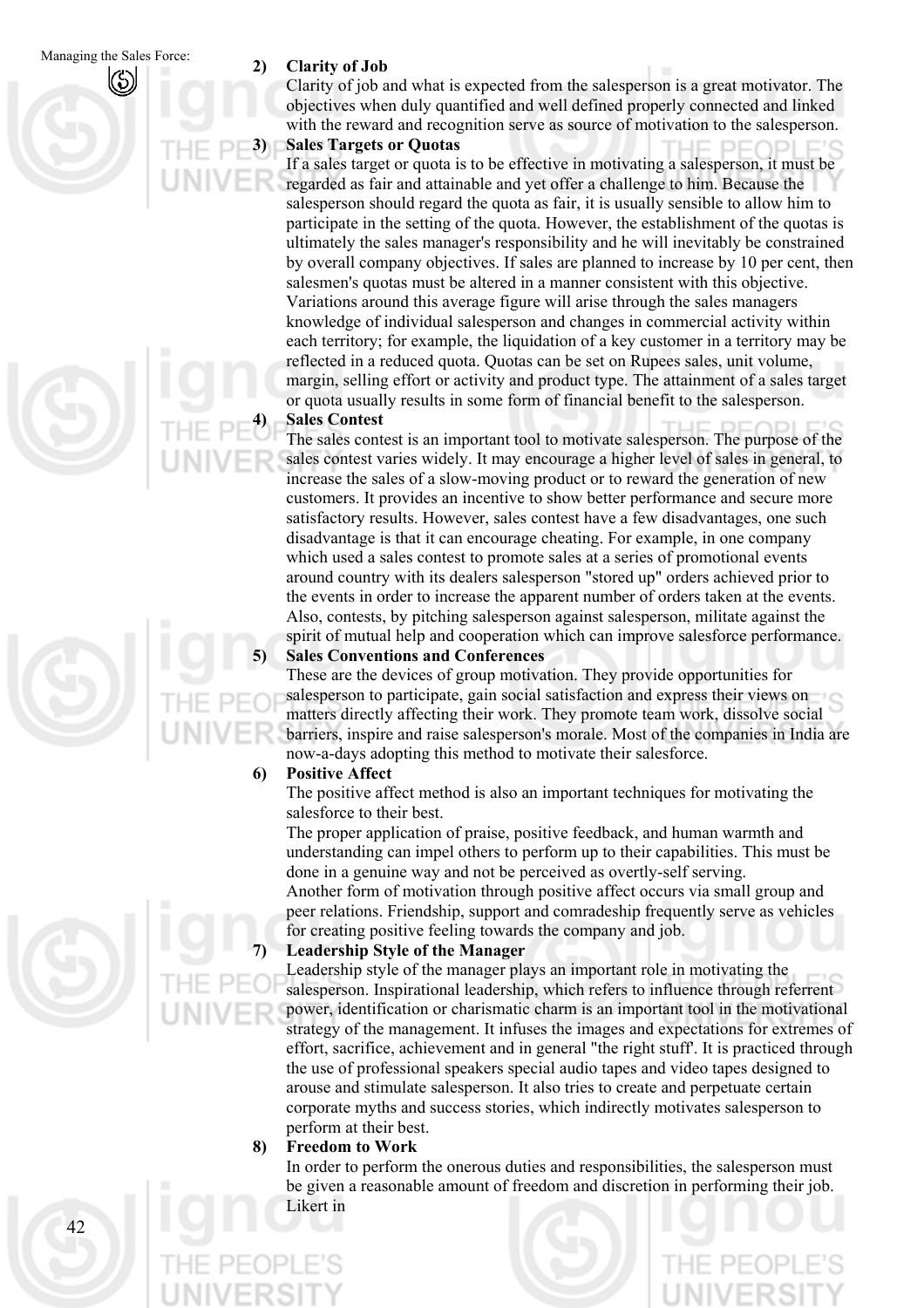his studies has mentioned that lack of enough discretion has a negative impact<br>Motivation of Salesforce on employees job satisfaction. Discretion and freedom may be accomplished by allowing salesperson to develop their own call patterns, more control over the types of promotional packages that are offered to their customers etc.

Freedom or autonomy satisfies the psychological needs and is like power pay (which is a reward), making the job of salesperson mere important in the organisation.

## **9) Reward and Recognition**

Although sales quotas, sales contests, conventions and conferences have positive carry over effects, these are short lived techniques of motivating salesmen. On the other hand reward and recognition on salesperson accomplishments are more enduring and relatively economic methods of motivation. Some of the ways to extend recognition and honour to salesperson include conferment upon the title of "salesman of the month/ year." Congratulation telegrams from members of top management, sales trophies, offering membership of social clubs, mention in company newsletter, certificate etc. Recognition and honour satisfy salesperson's need for self-esteem and self-respect. These are like status pay - a public acknowledgement of the value that management places upon an individual.

## **10) Persuasion**

One of the more common and recommended forms for inducing high levels of to convince salesperson that it is in their own best interests to act in a preferred way. Persuasion has the advantage of getting people to conclude that their actions were performed out of their own free will. This leads to higher levels of self direction than reward or coercive modes of influence where one perceives he or she acts more as a function or external compulsion than internal volition.

## **Financial Incentives**

Now we come to the financial aspects of the motivational technique.

Financial incentives are definitely a motivating factor, but it varies at the hierarchial level of the salesperson. The need is great at lower end of the salesperson. It not only keeps sales-person on the company rolls but also motivates them to contribute to the growth of the company and thereby get grown individually. It is also important managerial tool to control and direct salesforce to attain the sales objectives. A poorly developed or administered financial plan may invite unions to organise salesforce as happened in some of the pharmaceutical companies in India.

Therefore in the management and motivation of salesforce, a fairly reasonable financial incentive plan plays a very important role and "a salesforce cannot be considered soundly managed unless there is a well developed and well administered compensation plan".

We shall not concentrate more on the financial aspects of the motivational strategy because salient features of the plan has already been discussed in MS-6 dock 6.

### **Activity 5**

A chart of some basic motivational needs is drawn here. Make a team of your friends or colleagues and attempt a rating on the scale to identify the stronger needs within each individual in the team. The rating scale 1-8 gives the weightage points in ascending order, 8 being the highest rating.

Motivational Need Audit



Motivation of Salesforce

# **JNIVERS**

# $P H$

IE PEOI

**JNIVERS**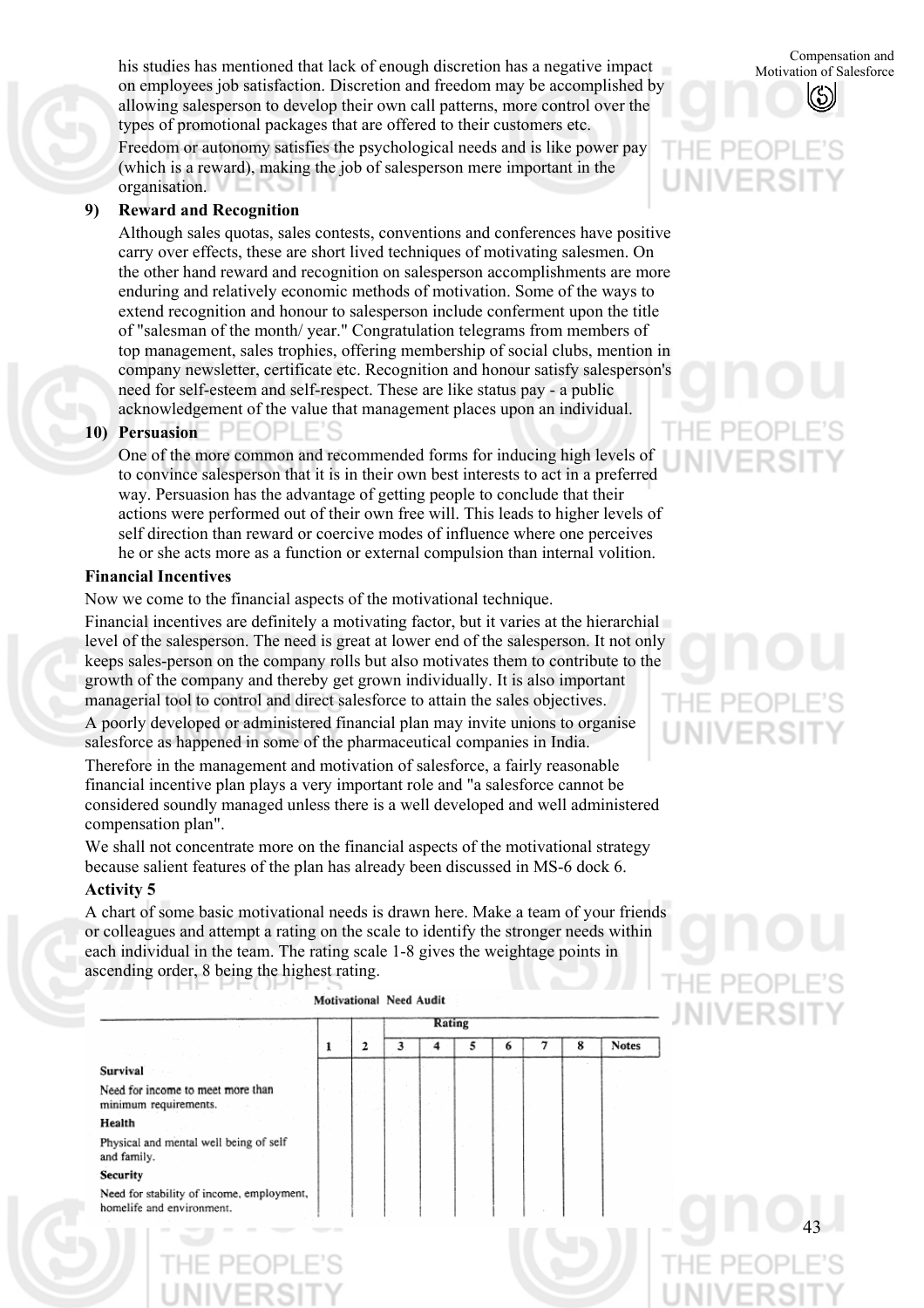Managing the Sales Force:

| Acceptance<br>Need for acceptance by family, friends,<br>peer groups, colleagues, supervisors.<br><b>Respect</b><br>Need to receive or show respect in home,<br>social or work environment.<br>Dependence<br>Need for support and supervision.<br>Consolidation<br>Satisfaction with present role/status. |   |                | Rating |   |   |   |   |   |              |
|-----------------------------------------------------------------------------------------------------------------------------------------------------------------------------------------------------------------------------------------------------------------------------------------------------------|---|----------------|--------|---|---|---|---|---|--------------|
|                                                                                                                                                                                                                                                                                                           | 1 | $\overline{2}$ | 3      | 4 | 5 | 6 | 7 | 8 | <b>Notes</b> |
|                                                                                                                                                                                                                                                                                                           |   |                |        |   |   |   |   |   |              |
|                                                                                                                                                                                                                                                                                                           |   |                |        |   |   |   |   |   |              |
|                                                                                                                                                                                                                                                                                                           |   |                |        |   |   |   |   |   |              |
|                                                                                                                                                                                                                                                                                                           |   |                |        |   |   |   |   |   |              |
|                                                                                                                                                                                                                                                                                                           |   |                |        |   |   |   |   |   |              |
|                                                                                                                                                                                                                                                                                                           |   |                |        |   |   |   |   |   |              |
|                                                                                                                                                                                                                                                                                                           |   |                |        |   |   |   |   |   |              |
|                                                                                                                                                                                                                                                                                                           |   |                |        |   |   |   |   |   |              |
| Activity                                                                                                                                                                                                                                                                                                  |   |                |        |   |   |   |   |   |              |
| Need for physical and/or intellectual<br>activity beyond minimum job inputs.                                                                                                                                                                                                                              |   |                |        |   |   |   |   |   |              |
| Recognition                                                                                                                                                                                                                                                                                               |   |                |        |   |   |   |   |   |              |
| Preference for public recognition<br>rather than obscurity.                                                                                                                                                                                                                                               |   |                |        |   |   |   |   |   |              |
| Responsibility                                                                                                                                                                                                                                                                                            |   |                |        |   |   |   |   |   |              |
| Need to have and seek responsibility<br>rather than avoid it.                                                                                                                                                                                                                                             |   |                |        |   |   |   |   |   |              |
| <b>Status</b>                                                                                                                                                                                                                                                                                             |   |                |        |   |   |   |   |   |              |
| Need for a feeling of self worth or<br>recognition of status.                                                                                                                                                                                                                                             |   |                |        |   |   |   |   |   |              |
| Power                                                                                                                                                                                                                                                                                                     |   |                |        |   |   |   |   |   |              |
| Need for power through position<br>or knowledge.                                                                                                                                                                                                                                                          |   |                |        |   |   |   |   |   |              |

Source : Sales Management, The Complete Marketers Guide by Chris Noonan.

## **11.10 SUMMARY**

In this lesson we have studied the various dimensions a compensation scheme for a sales-force can assume. Both direct and indirect compensation play a vital role. However, indirect compensation is assuming greater importance, of late. Factors like the PLC, demographic characters of the salesforce; sales strategy, competitors practices, company policy on motivation and retention; budgeted amount for compensation etc. A case study on Videocon Appliances, a growing consumer durable company, indicates the strategy adopted in the-introductory stage. We can say in the conclusion that maintenance of salesforce through adequate compensation schemes is imperative for the growth of any company. A salesforce compensation plan should be simple enough for every salesperson to understand and fair enough for every salesperson to remain motivated.

Motivation of salesmen which forms the other aspect of this chapter is among the most important responsibilities of salesmen. It is not something a manager adds after the organisation has been set-up and is in operation. It involves basic relationship that are built into the organisational structure.

Behavioural scientists have classified motivational needs. According to them each  $\cdot$ individual is a different entity and hence to understand what would motivate the salesperson, individually the nature, character and needs of individual have to be understood. Within the available resources of the organisation and the limitations these have to be fulfilled to achieve the results with high productivity. The sales manager/supervisor plays an important role in motivating his salesforce as he interacts most with his salesforce and can understand empathise closely with the salespersonnel. His role as a primary source of understanding his team and motivating his team is of great importance. In order to be a good motivator, he has to be a capable leader with the leadership style suiting the particular environment and conditions.